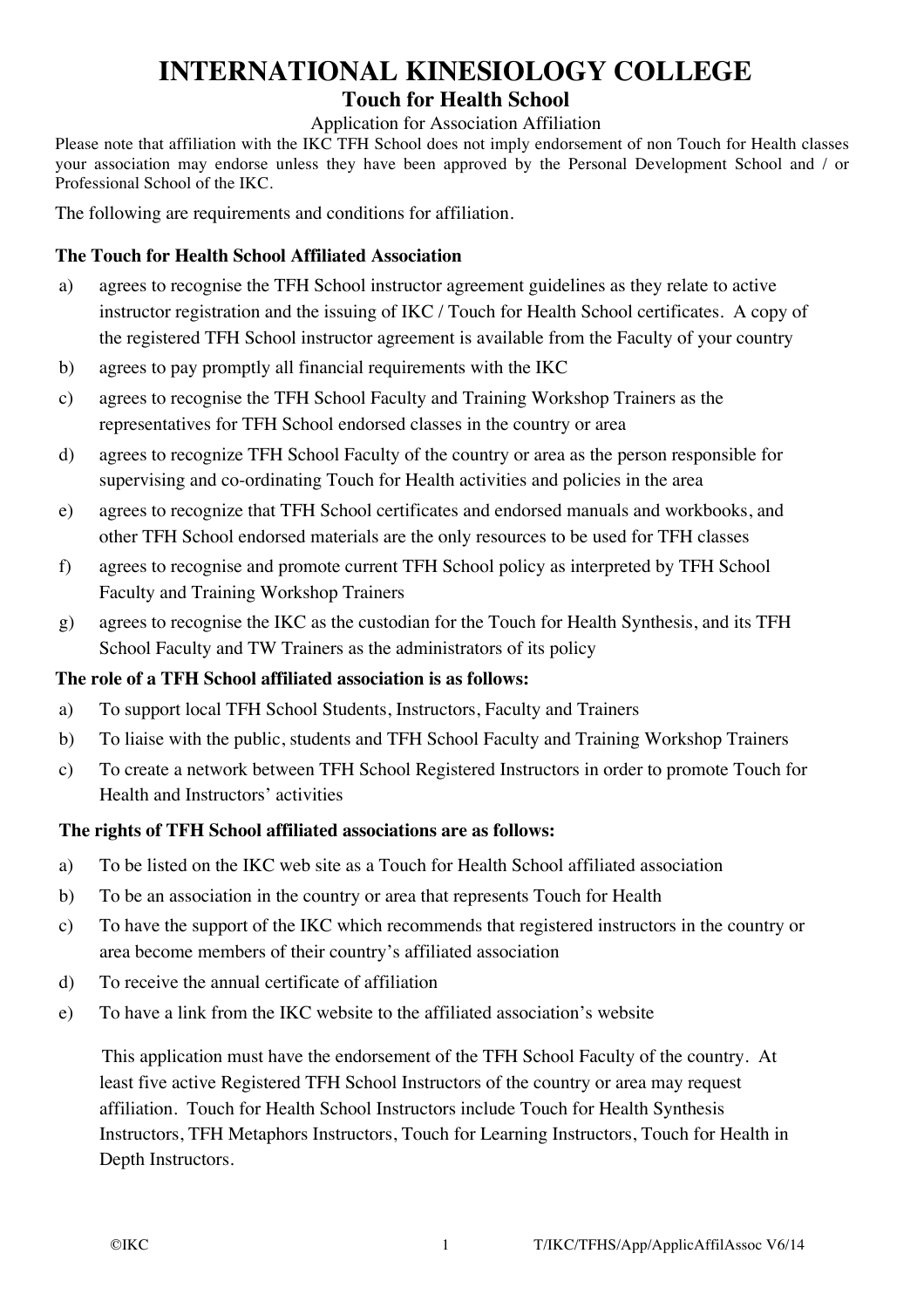| Annual fees for affiliation are as follows: |
|---------------------------------------------|

#### **An initial application fee of !50 applies. Please indicate which annual fee applies**

| Application fee:               | $\epsilon$ 50 |  |
|--------------------------------|---------------|--|
| Annual fee: 5 - 50 members     | $E$ 75        |  |
| Annual fee: $51 - 200$ members | €145          |  |
| Annual fee: $201 +$ members    | €180          |  |

#### **Method of payment of fees**

PayPal only. Contact registrar@ikc.global to arrange invoice.

I understand that annual renewal fees are due and payable by 31<sup>st</sup> January each year. Number of members is based on the membership as at  $31<sup>st</sup>$  December of the previous year. If annual fees remain unpaid after a period of four months after 31<sup>st</sup> January of each year, the affiliation ends and all rights and privileges will be withdrawn, including removal of listing from the IKC web site. Reinstatement of affiliation will require a new application including the current application fee. Similar action will be taken in the event that the TFH School affiliated association does not abide by the guidelines of the affiliation agreement. In applying for affiliation, as representative of the association, I agree to ensure that the requirements and conditions as stated on page 1 of this application are followed.

This association complies with its local legal obligations relating to the practice of kinesiology, and if it holds an official position with a Kinesiology organisation, it is entitled to do so under local laws. I understand that an agreement will need to be resigned each year so as to comply with the conditions of the application.

Signature of president or administrator …………………………………………………………

Date …………………………… Add association stamp if applicable.

Faculty authorization:

I, …………………………………………………….. Faculty of ………………………………. (country) endorse the application for association affiliation with the Touch for Health School of the IKC.